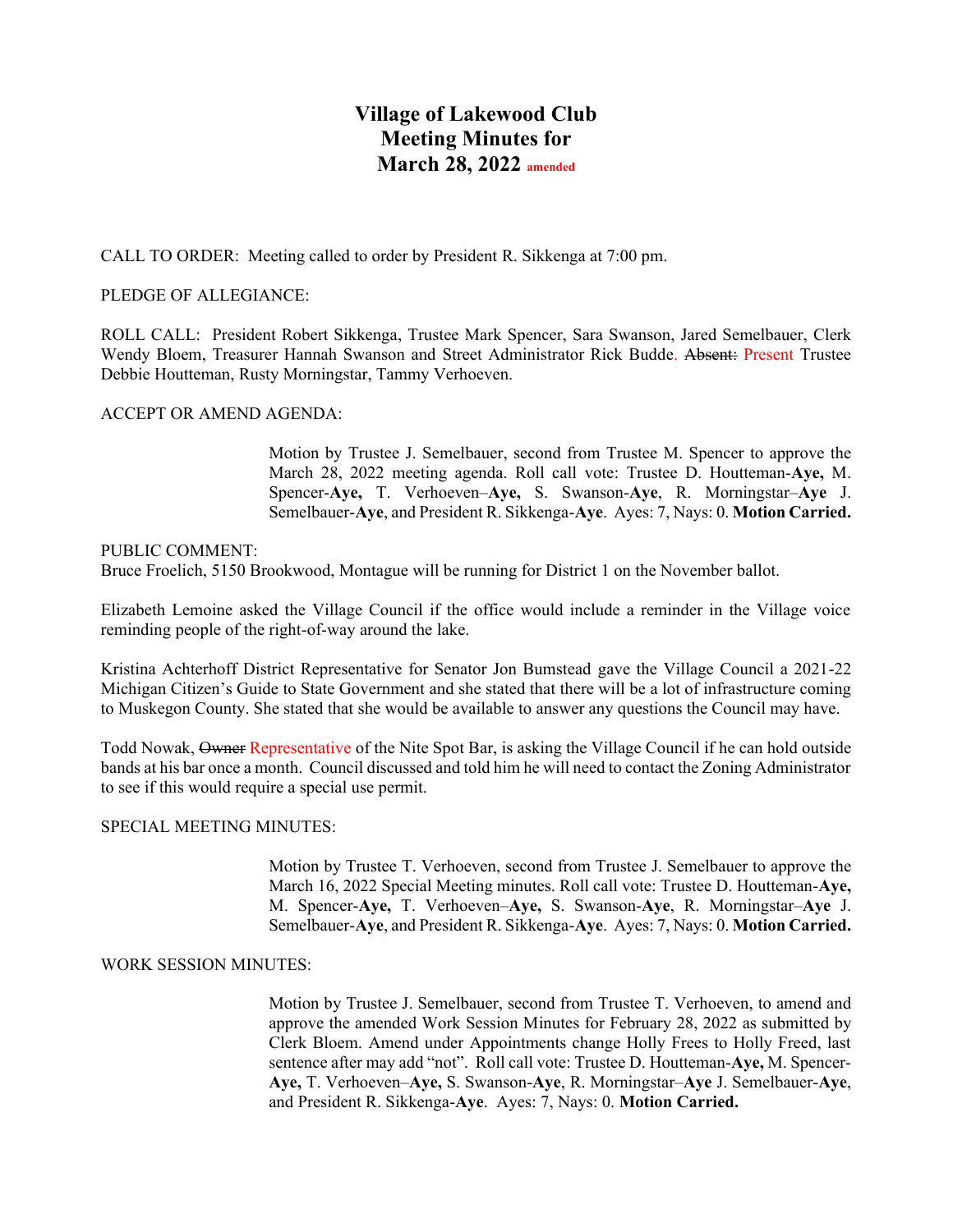# **Village of Lakewood Club Meeting Minutes March 28, 2022 Page 2 of 4**

# MINUTES OF THE PREVIOUS MEETING:

Motion by Trustee T. Verhoeven, second from Trustee D. Houtteman to amend and approve the Regular Meeting Minutes for February 28, 2022 as submitted by Clerk Bloem. Amend under HR Committee change Holly Frees to Holly Freed, and last sentence after may add "not". Roll call vote: Trustee D. Houtteman-**Aye,** M. Spencer-**Aye,** T. Verhoeven–**Aye,** S. Swanson-**Aye**, R. Morningstar–**Aye** J. Semelbauer-**Aye**, and President R. Sikkenga-**Aye**. Ayes: 7, Nays: 0. **Motion Carried.**

### TREASURER'S REPORT:

Motion by M. Spencer, second T. Verhoeven to place the March 2022 Treasurers report on file as submitted by Treasurer H. Swanson. Roll call vote: M. Spencer-**Aye,**  S. Swanson-**Aye**, J. Semelbauer-**Aye**, and President R. Sikkenga-**Aye**. Ayes: 4, Nays: 0. **Motion Carried.**

# FINANCE REPORT:

Motion by Trustee D. Houtteman, second from Trustee R. Morningstar to accept the finance report and pay the bills for the month of March 2022. Roll call vote: Trustee D. Houtteman-**Aye,** M. Spencer-**Aye,** T. Verhoeven–**Aye,** S. Swanson-**Aye**, R. Morningstar–**Aye** J. Semelbauer-**Aye**, and President R. Sikkenga-**Aye**. Ayes: 7, Nays: 0. **Motion Carried.**

### COMMITTEE REPORTS:

Park:

Park Administrator Rick Budde reported that he contacted Accurate Excavators and they gave him the number to the company that did the pilings for the fishing dock, the company is River Works Construction out of Holland. Rick stated that he called the company and the guy is on vacation, he will be back next week. Rick also stated that he has a quote for lumber for the fishing pier, this quote is only for the lumber, not the labor.

Streets and Maintenance:

Street Administrator Rick Budde reported regular maintenance on roads.

### Planning Commission Meeting:

Trustee Semelbauer reported that the Planning Commission is working on Chapter 9 of the Zoning Ordinance. Trustee Semelbauer stated that Zoning Administrator Val Jensen is recommending in the future the Council may want to look at creating a Lake Front ordinance. Zoning Administrator Val Jensen is also recommending that the Council set a fee for land divisions, he is recommending a \$250 for a land division application, and if there is more than one on the application charge \$75 per land division. Val is also recommending raising the fee for Zoning Board of Appeal variances from \$250 to \$500. The Planning Commission will start video training on the  $4<sup>th</sup>$  Tuesday of every month beginning March  $29<sup>th</sup>$  at 6:30 p.m.

### H.R. Committee:

Trustee Morningstar stated that the Human Resource met on March 14<sup>th</sup> and discussed raises for the Employee 1 and 2. It was discussed at the March budget work session meeting to add \$2.00 per hour to the budget for Employee 1 and 2. The H.R. Committee is recommending a \$1.40 an hour raise. Next month they will be looking at future training and the top pay for Employee 1 and 2, setting up step raises and should we continue giving a cost of living raise, once top pay has been met.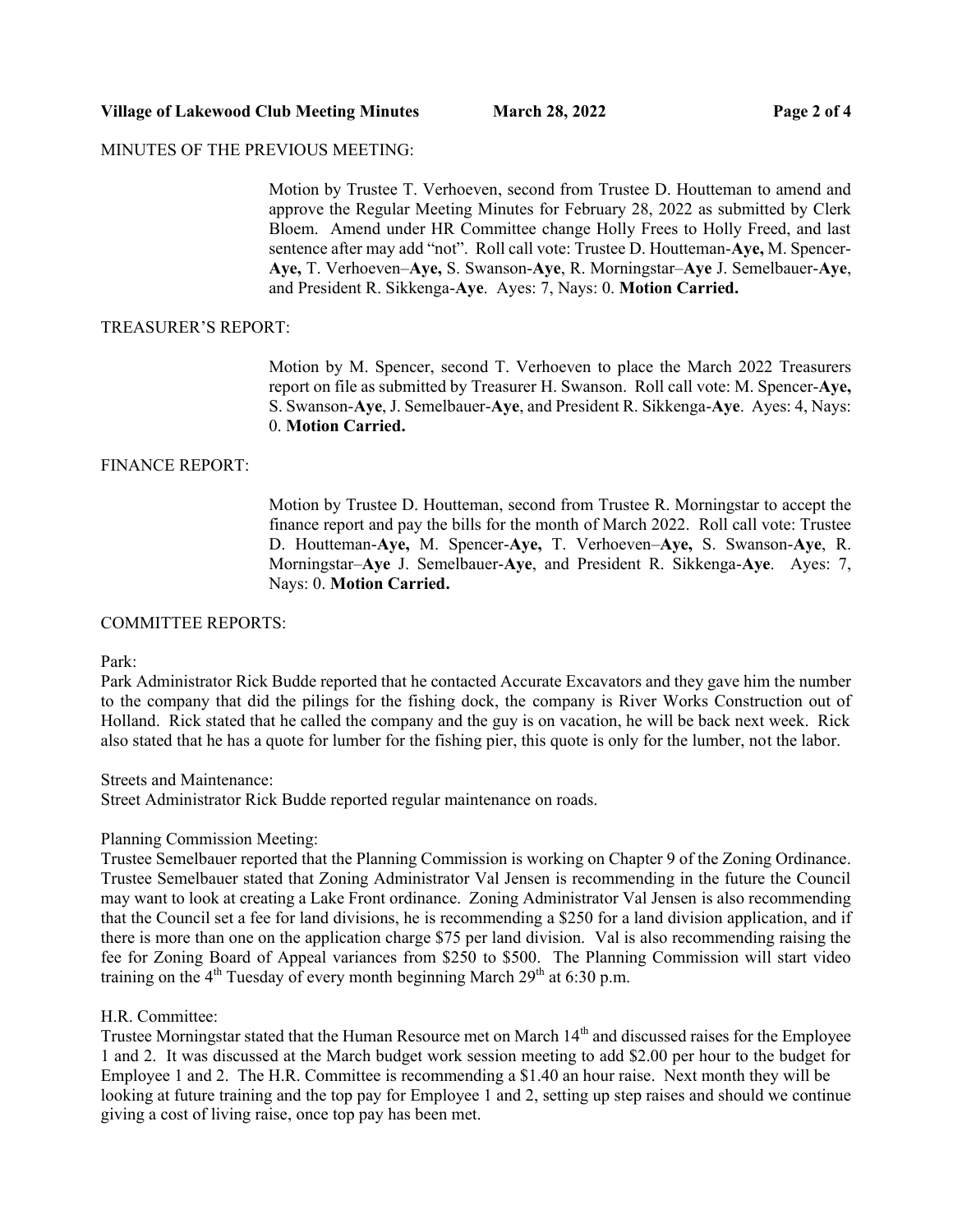# **Village of Lakewood Club Meeting Minutes March 28, 2022 Page 3 of 4**

Set Calendar:

The Human Resource meeting will be held on April 13, 2022 6:00 p.m. The Planning Commission meeting April 25, 2022 at 6:00 p.m., the Village regular meeting will follow at 7:00 p.m.

# OLD BUSINESS:

# A. Shipping container:

Clerk Bloem informed the Council that Ordinance Enforcer James Rogers told her that the owner of the shipping container will have it hauled off the property by April 1, 2022, if not gone by April 1, 2022 James will issue a ticket.

# B. Cameras in office:

Rick stated that Novotny is waiting for better weather. Rick will check with Novotney and see when they will be able to install the cameras in the offices.

# C. Road policy:

President Sikkenga stated that a Special meeting was held on March 16, 2022 regarding the Village's Road policy. At this meeting Randy Lemoine gave a proposed Village of Lakewood Club Roadway Construction Manual to the Council to review. Council discussed and decided to take the manual home to review, make notes to ask Randy at the next meeting.

# D. Planning Commission training:

Clerk Bloem stated that Council will need to allocate the money to pay the Planning Commission's for a sixweek Citizen Planner training implemented by Elizabeth Lemoine. The training videos range from  $\frac{1}{2}$  to 2 hours and it would take six meetings to watch the videos.

> Motion by Trustee M. Spencer, second from Trustee D. Houtteman to allocate \$1,800 to pay the Planning Commission for a six-week Citizen Planner training. Roll call vote: Trustee D. Houtteman-**Aye,** M. Spencer-**Aye,** T. Verhoeven–**Aye,** S. Swanson-**Aye**, R. Morningstar–**Aye** J. Semelbauer-**Aye**, and President R. Sikkenga-**Aye**. Ayes: 7, Nays: 0. **Motion Carried.**

# E. Website:

Clerk Bloem reported she will give Shumaker the permission to get our new website up and running.

### NEW BUSINESS:

A. Bylaws for Planning Commission:

Elizabeth Lemoine submitted to the Council changes to the bylaws for the Planning Commission. Council reviewed and has no problem with the changes.

### B. Quote from Prein & Newhof:

Street Superintendent Rick Budde submitted a quote from Prein & Newhof for them to write a Transportation Economic Development Fund Grant due by May 6, 2022. The grant is for \$375,000 with a 20% match. The Village will not know until fall of 2024.

> Motion by Trustee J. Semelbauer, second from Trustee R. Morningstar to allocate \$2,500 to Prein & Newhof to write a grant for Transportation Economic Development Fund Grant. Roll call vote: Trustee D. Houtteman-**Aye,** M. Spencer-**Aye,** T. Verhoeven–**Aye,** S. Swanson-**Aye**, R. Morningstar–**Aye** J. Semelbauer-**Aye**, and President R. Sikkenga-**Aye**. Ayes: 7, Nays: 0. **Motion Carried.**